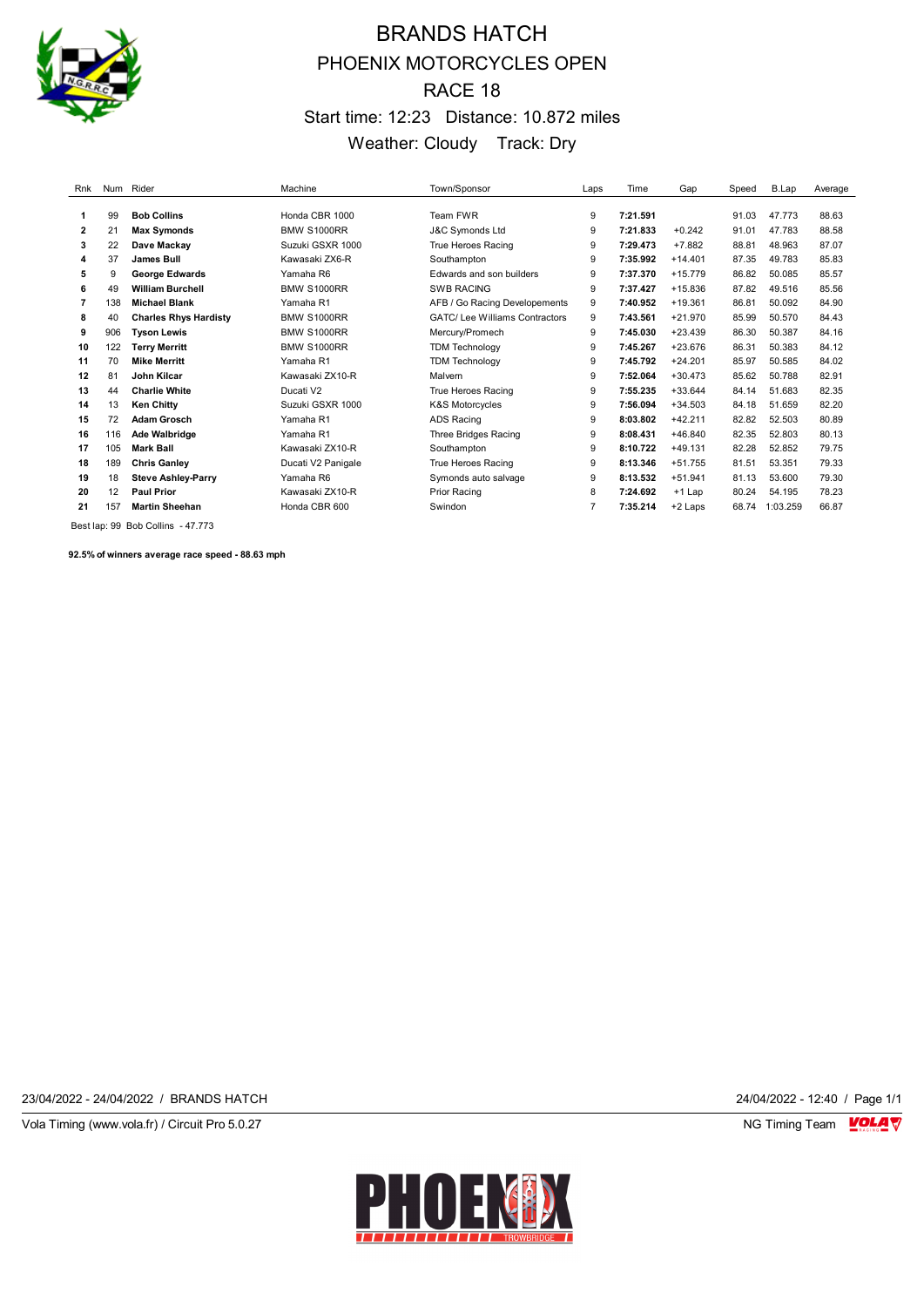

Lap Time

Adam Grosch

**START** 

 **53.055** 53.085 **52.791 52.503** 53.085 52.515 52.712 FINISH 52.678

Ade Walbridge

**START** 

 **53.013** 53.250 54.362 53.773 **52.951** 53.333 **52.803** FINISH 53.841

 $\overline{1}$ 

# BRANDS HATCH PHOENIX MOTORCYCLES OPEN RACE 18 LAP TIMES

|                     | Time                         | Lap            | Time                                                     |
|---------------------|------------------------------|----------------|----------------------------------------------------------|
|                     | <b>Charles Rhys Hardisty</b> |                | Dave Mackay                                              |
|                     |                              |                |                                                          |
| 1                   | <b>START</b>                 |                | <b>START</b>                                             |
|                     |                              | 1              |                                                          |
| $\overline{c}$<br>3 | 50.899                       | $\overline{c}$ | 49.189                                                   |
|                     | 51.149                       | 3<br>4         | 49.038                                                   |
| 4                   | 50.611<br>51.188             | 5              | 49.405<br>49.672                                         |
| 5                   | 50.676                       | 6              |                                                          |
| 6                   |                              |                | 48.963                                                   |
| 7                   | 50.824                       | $\overline{7}$ | 49.037                                                   |
| 8                   | 50.962<br><b>FINISH</b>      | 8              | 48.997<br><b>FINISH</b>                                  |
| 9                   | 50.570                       | 9              | 49.823                                                   |
|                     | <b>Charlie White</b>         |                | George Edwards                                           |
|                     | <b>START</b>                 |                | <b>START</b>                                             |
| 1                   |                              | 1              |                                                          |
|                     |                              |                |                                                          |
| 2                   | 51.683                       | 2              |                                                          |
| 3                   | 51.825                       | 3              |                                                          |
| 4                   | 52.172                       | 4              |                                                          |
| 5                   | 52.046                       | 5              |                                                          |
| 6                   | 52.077                       | 6              |                                                          |
| 7                   | 52.291                       | 7              | 50.531<br>50.098<br>50.246<br>50.379<br>50.183<br>50.173 |
| 8                   | 51.746                       | 8              |                                                          |
|                     | <b>FINISH</b>                |                | <b>FINISH</b>                                            |
| 9                   | 52.093                       | 9              |                                                          |
|                     |                              |                |                                                          |
|                     |                              |                |                                                          |
|                     | <b>Chris Ganley</b>          |                | 50.085<br>50.155<br>James Bull                           |
|                     |                              |                |                                                          |
| 1                   | <b>START</b>                 | 1              | <b>START</b>                                             |

|   | <b>START</b>  |
|---|---------------|
| 1 |               |
| 2 | 49.275        |
| 3 | 48.603        |
| 4 | 48.595        |
| 5 | 48 819        |
| 6 | 48.118        |
| 7 | 47.773        |
| 8 | 48 296        |
|   | <b>FINISH</b> |
| 9 | 48.503        |
|   |               |

Bob Collins

23/04/2022 - 24/04/2022 / BRANDS HATCH 24/04/2022 - 12:45 / Page 1/3

Vola Timing (www.vola.fr) / Circuit Pro 5.0.27 NG Timing Team NG Timing Team NG Timing Team NG Timing Team NG



 **53.351** 53.441 54.285 54.723 54.618 54.652 53.932 FINISH 53.977

 **50.308 49.932 49.876** 50.346 49.952 **49.783** 49.878 FINISH 49.842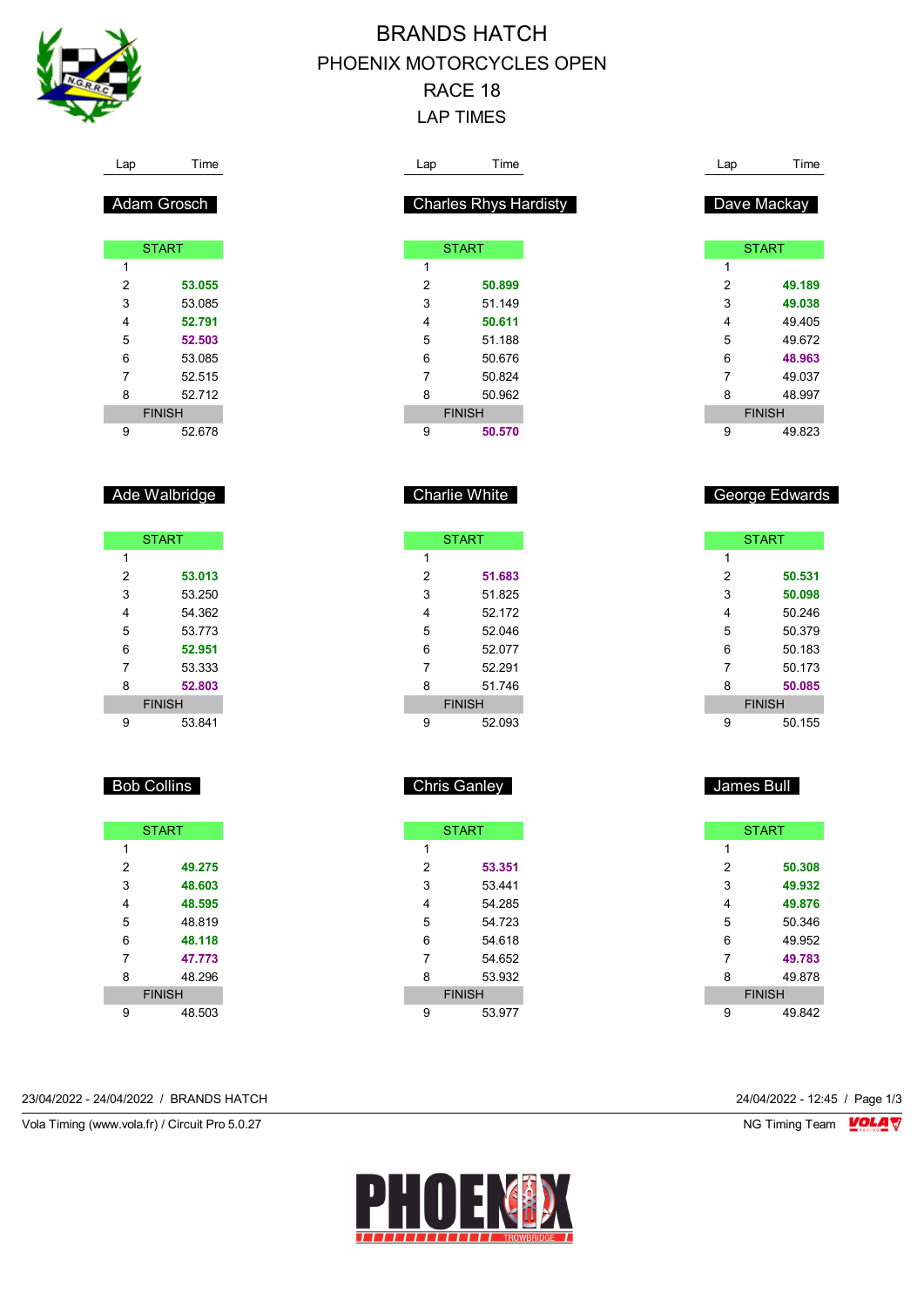#### BRANDS HATCH PHOENIX MOTORCYCLES OPEN RACE 18 LAP TIMES

| Lap         | Time          |
|-------------|---------------|
| John Kilcar |               |
|             | <b>START</b>  |
| 1           |               |
| 2           | 51.799        |
| 3           | 51.694        |
| 4           | 52.030        |
| 5           | 51.311        |
| 6           | 51 772        |
| 7           | 50.788        |
| 8           | 51.057        |
|             | <b>FINISH</b> |
| 9           | 51.139        |

## Ken Chitty

|   | <b>START</b>  |
|---|---------------|
| 1 |               |
| 2 | 52.095        |
| 3 | 51.821        |
| 4 | 52.083        |
| 5 | 52 371        |
| 6 | 52.526        |
| 7 | 51.669        |
| 8 | 51.659        |
|   | <b>FINISH</b> |
| g | 51.996        |

### Mark Ball

|   | <b>START</b>  |  |
|---|---------------|--|
| 1 |               |  |
| 2 | 53.757        |  |
| 3 | 53.249        |  |
| 4 | 52.852        |  |
| 5 | 54 164        |  |
| 6 | 52 923        |  |
| 7 | 54 015        |  |
| 8 | 53.734        |  |
|   | <b>FINISH</b> |  |
| 9 | 53.851        |  |

### Martin Sheehan

|   | <b>START</b>  |
|---|---------------|
| 1 |               |
| 2 | 1:03.723      |
| 3 | 1:04 285      |
| 4 | 1:04.139      |
| 5 | 1:03.259      |
| 6 | 1:03.284      |
|   | <b>FINISH</b> |

23/04/2022 - 24/04/2022 / BRANDS HATCH

| Lap | Time     |  |
|-----|----------|--|
|     | 1:03.834 |  |
|     |          |  |

## Max Symonds

|   | <b>START</b>  |
|---|---------------|
| 1 |               |
| 2 | 48.590        |
| 3 | 48.135        |
| 4 | 47.783        |
| 5 | 48 274        |
| 6 | 47 891        |
| 7 | 48 038        |
| 8 | 48 341        |
|   | <b>FINISH</b> |
| 9 | 48 724        |

## Michael Blank

|   | <b>START</b>  |
|---|---------------|
| 1 |               |
| 2 | 50.198        |
| 3 | 50.092        |
| 4 | 50 277        |
| 5 | 50 559        |
| 6 | 50.306        |
| 7 | 50.391        |
| 8 | 50.698        |
|   | <b>FINISH</b> |
| g | 50 974        |

### Mike Merritt

|   | <b>START</b>  |
|---|---------------|
| 1 |               |
| 2 | 51.170        |
| 3 | 51 480        |
| 4 | 51.030        |
| 5 | 50.782        |
| 6 | 50.823        |
| 7 | 50.801        |
| 8 | 50.648        |
|   | <b>FINISH</b> |
| 9 | 50.585        |

# Paul Prior

|   | <b>START</b> |
|---|--------------|
| 1 |              |
| 2 | 54.519       |
| 3 | 54.195       |
| 4 | 54.508       |
|   |              |

| Lap | Time          |
|-----|---------------|
|     |               |
| 5   | 54.527        |
| 6   | 54.330        |
| 7   | 54 541        |
|     | <b>FINISH</b> |
| 8   | 54 760        |

### Steve Ashley-Parry

|   | <b>START</b>  |
|---|---------------|
| 1 |               |
| 2 | 53.860        |
| 3 | 54.066        |
| 4 | 53.703        |
| 5 | 53.870        |
| 6 | 53.902        |
| 7 | 53 998        |
| 8 | 54 462        |
|   | <b>FINISH</b> |
| 9 | 53.600        |

## Terry Merritt

|   | <b>START</b>  |
|---|---------------|
| 1 |               |
| 2 | 51.133        |
| 3 | 51 224        |
| 4 | 51.130        |
| 5 | 50.802        |
| 6 | 50.671        |
| 7 | 50.787        |
| 8 | 50 826        |
|   | <b>FINISH</b> |
| Q | 50.383        |

## Tyson Lewis

|   | <b>START</b>  |
|---|---------------|
| 1 |               |
| 2 | 51.463        |
| 3 | 51.138        |
| 4 | 51 246        |
| 5 | 50.790        |
| 6 | 50.654        |
| 7 | 50845         |
| 8 | 50.725        |
|   | <b>FINISH</b> |
| 9 | 50.387        |

### William Burchell

#### **START**

24/04/2022 - 12:45 / Page 2/3<br>NG Timing Team  $\frac{\text{VOLA}}{\text{V}}$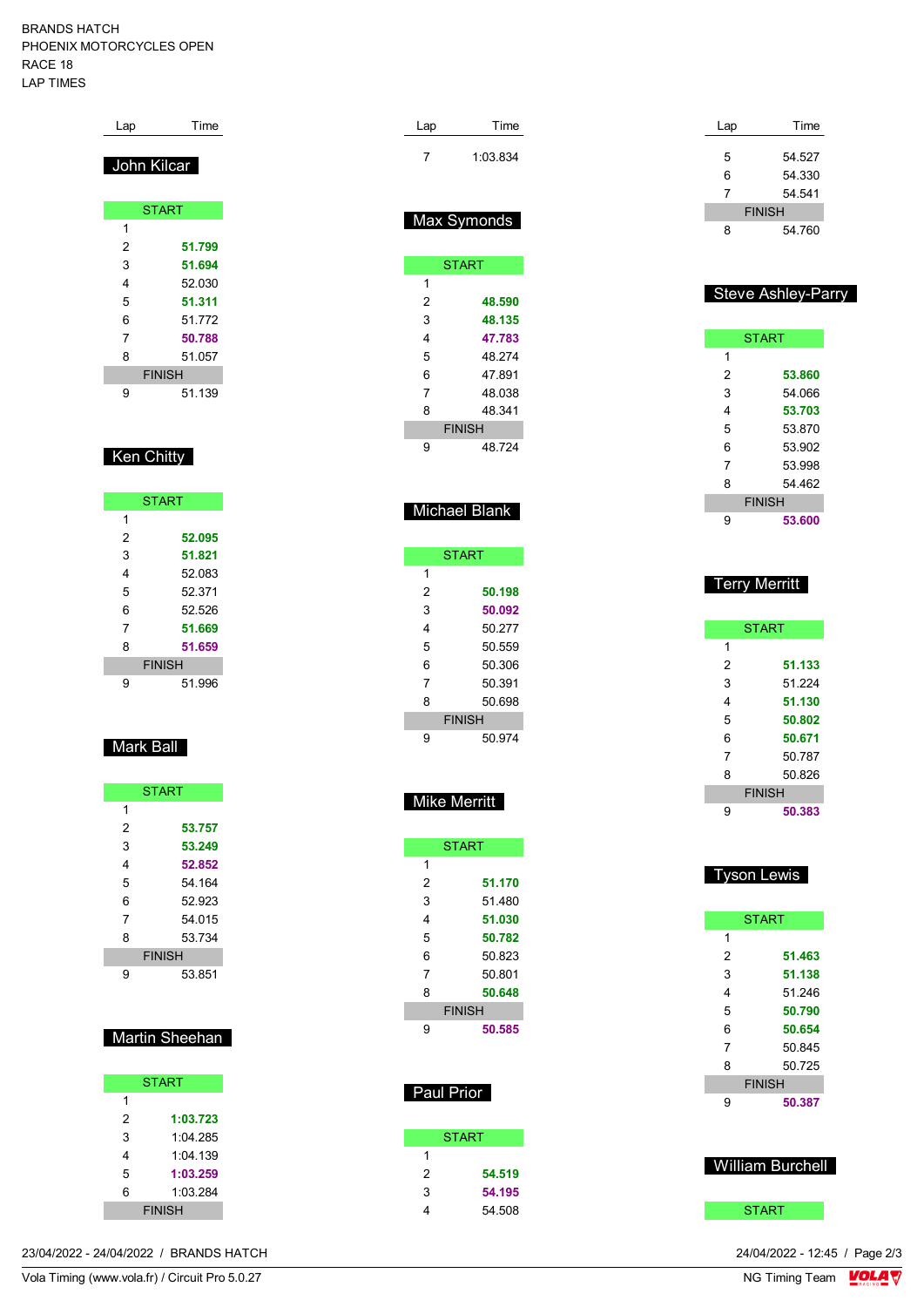BRANDS HATCH PHOENIX MOTORCYCLES OPEN RACE 18 LAP TIMES

| Lap | Time          |
|-----|---------------|
|     |               |
| 1   |               |
| 2   | 49.887        |
| 3   | 50.103        |
| 4   | 50.178        |
| 5   | 49.516        |
| 6   | 49 745        |
| 7   | 50 149        |
| 8   | 49 914        |
|     | <b>FINISH</b> |
| 9   | 49.960        |

24/04/2022 - 12:45 / Page 3/3<br>NG Timing Team  $\frac{\text{VOLA}}{\text{V}}$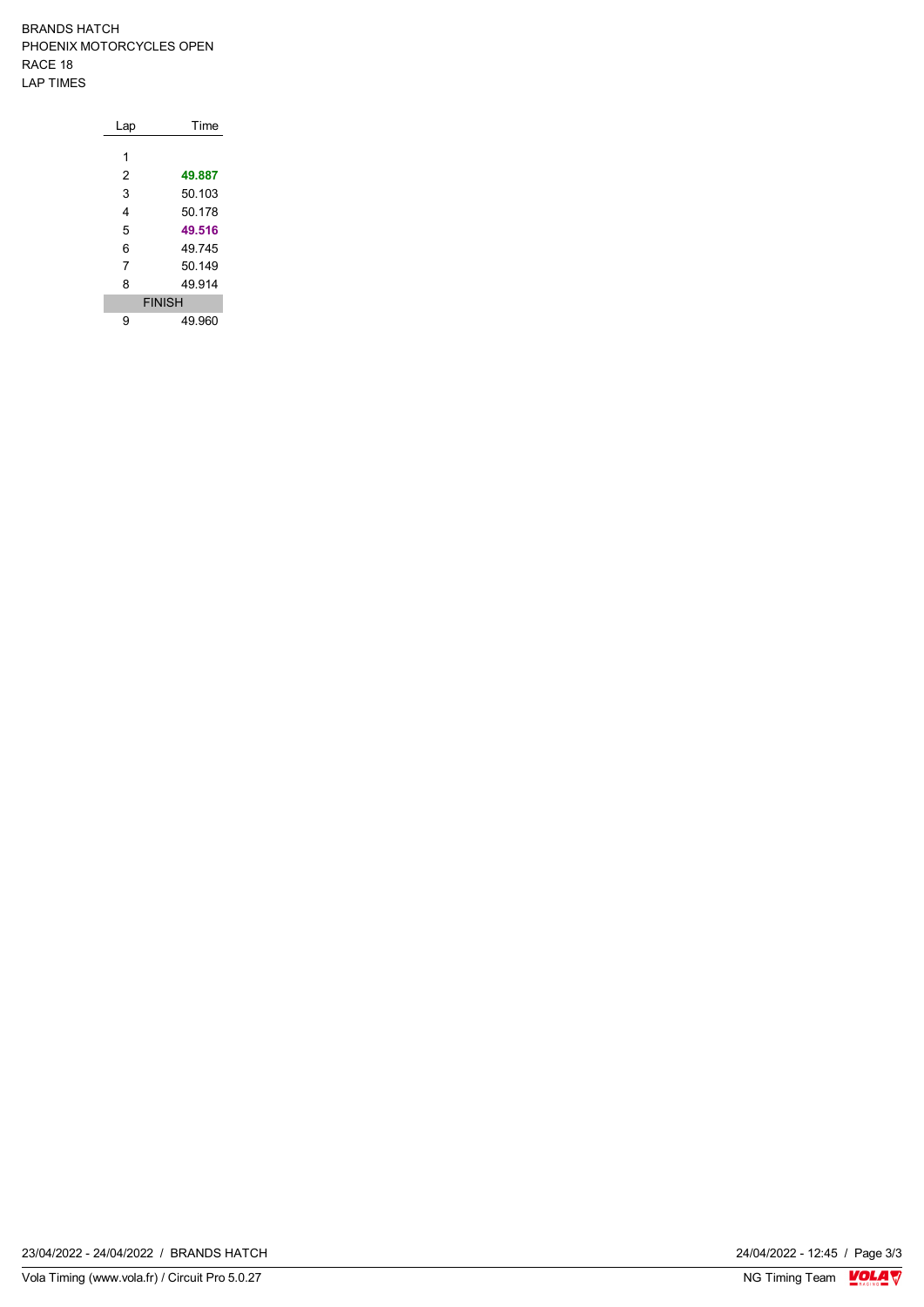

# BRANDS HATCH PHOENIX MOTORCYCLES OPEN RACE 18 LAP CHART

|                  | 1. | 2. | 3. | ъ. | 5. | 6.  | 7.  | 8.  | 9.  | 10. | 11. | 12. | 13. | 14. | 15. | 16. | 17. | 18. | 19. | 20. | 21. |
|------------------|----|----|----|----|----|-----|-----|-----|-----|-----|-----|-----|-----|-----|-----|-----|-----|-----|-----|-----|-----|
| Start            |    |    |    |    |    |     |     |     |     |     |     |     |     |     |     |     |     |     |     |     |     |
| Lap 1            | 99 | 22 | 9  | 21 | 37 | 40  | 138 | 906 | 49  | 122 | 70  | 44  | 13  | 189 | 81  | 116 | 72  | 18  | 105 | 12  | 157 |
| Lap 2            | 99 | 22 | 21 | 9  | 37 | 40  | 138 | 49  | 906 | 122 | 70  | 44  | 13  | 81  | 189 | 116 | 72  | 18  | 105 | 12  | 157 |
| Lap <sub>3</sub> | 99 | 21 | 22 | 9  | 37 | 138 | 49  | 40  | 906 | 122 | 70  | 44  | 13  | 81  | 189 | 116 | 72  | 105 | 18  | 12  | 157 |
| Lap <sub>4</sub> | 99 | 21 | 22 | 37 | 9  | 138 | 49  | 40  | 906 | 122 | 70  | 44  | 13  | 81  | 72  | 189 | 116 | 105 | 18  | 12  | 157 |
| Lap 5            | 21 | 99 | 22 | 37 | 9  | 49  | 138 | 40  | 906 | 122 | 70  | 44  | 81  | 13  | 72  | 116 | 189 | 105 | 18  | 12  | 157 |
| Lap6             | 21 | 99 | 22 | 37 | 9  | 49  | 138 | 40  | 906 | 122 | 70  | 81  | 44  | 13  | 72  | 116 | 105 | 189 | 18  | 12  | 157 |
| Lap 7            | 21 | 99 | 22 | 37 | 9  | 49  | 138 | 40  | 906 | 122 | 70  | 81  | 44  | 13  | 72  | 116 | 105 | 189 | 18  | 12  | 157 |
| Lap 8            | 99 | 21 | 22 | 37 | 9  | 49  | 138 | 40  | 906 | 122 | 70  | 81  | 44  | 13  | 72  | 116 | 105 | 189 | 18  | 12  |     |
| Lap 9            | 99 | 21 | 22 | 37 | 9  | 49  | 138 | 40  | 906 | 122 | 70  | 81  | 44  | 13  | 72  | 116 | 105 | 189 | 18  |     |     |

23/04/2022 - 24/04/2022 / BRANDS HATCH 24/04/2022 - 12:45 / Page 1/1

Vola Timing (www.vola.fr) / Circuit Pro 5.0.27 NG Timing Team MC Timing Team MC Timing Team M

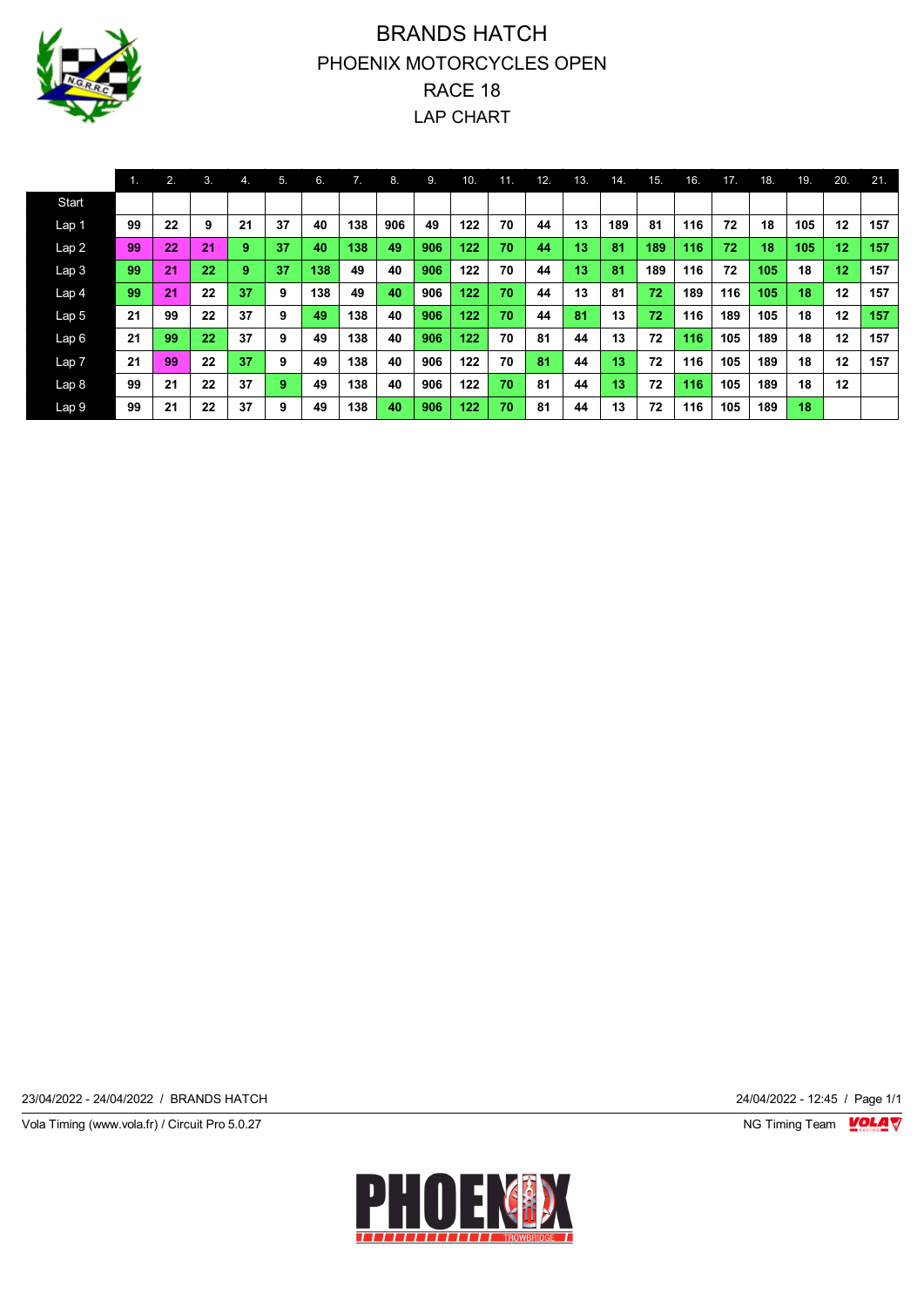

11 Laps = 13.288 Km



23/04/2022 - 24/04/2022 / BRANDS HATCH 24/04/2022 - 12:46 / Page 1/1

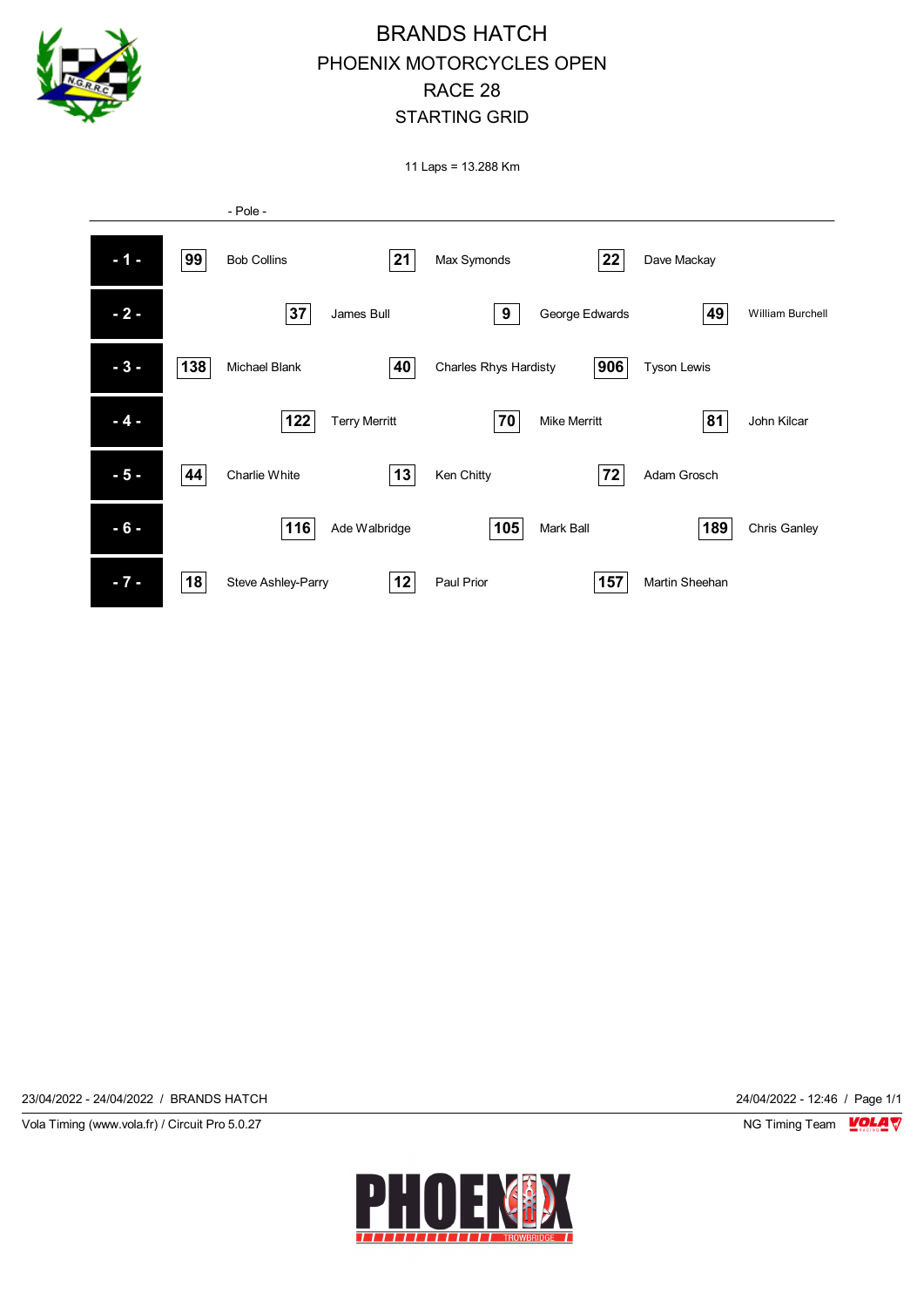

# BRANDS HATCH PHOENIX MOTORCYCLES OPEN RACE 28 Start time: 16:04 Distance: 13.288 miles Weather: Cloudy Track: Dry

| Rnk |     | Num Rider                 | Machine            | Town/Sponsor                  | Laps | Time     | Gap       | Speed | B.Lap    | Average |
|-----|-----|---------------------------|--------------------|-------------------------------|------|----------|-----------|-------|----------|---------|
|     |     |                           |                    |                               |      |          |           |       |          |         |
| 1   | 21  | <b>Max Symonds</b>        | <b>BMW S1000RR</b> | <b>J&amp;C Symonds Ltd</b>    | 11   | 8:58.812 |           | 90.38 | 48.116   | 88.78   |
| 2   | 99  | <b>Bob Collins</b>        | Honda CBR 1000     | Team FWR                      | 11   | 8:58.874 | $+0.062$  | 90.23 | 48.195   | 88.77   |
| 3   | 22  | Dave Mackay               | Suzuki GSXR 1000   | True Heroes Racing            | 11   | 9:10.917 | $+12.105$ | 88.22 | 49.292   | 86.83   |
| 4   | 49  | <b>William Burchell</b>   | <b>BMW S1000RR</b> | <b>SWB RACING</b>             | 11   | 9:13.345 | $+14.533$ | 88.54 | 49.114   | 86.45   |
| 5   | 37  | <b>James Bull</b>         | Kawasaki ZX6-R     | Southampton                   | 11   | 9:13.493 | $+14.681$ | 87.82 | 49.515   | 86.42   |
| 6   | 145 | <b>Rhalf Lo Turco</b>     | Kawasaki ZX10-R    | <b>SBK City Srvicng LTD</b>   | 11   | 9:15.941 | $+17.129$ | 87.97 | 49.431   | 86.04   |
| 7   | 9   | <b>George Edwards</b>     | Yamaha R6          | Edwards and son builders      | 11   | 9:20.625 | $+21.813$ | 86.71 | 50.153   | 85.32   |
| 8   | 138 | <b>Michael Blank</b>      | Yamaha R1          | AFB / Go Racing Developements | 11   | 9:21.610 | $+22.798$ | 86.63 | 50.195   | 85.17   |
| 9   | 45  | <b>Daniel Nelmes</b>      | Kawasaki ZX10 R    | Paul Saunders                 | 11   | 9:27.396 | $+28.584$ | 86.01 | 50.560   | 84.30   |
| 10  | 122 | <b>Terry Merritt</b>      | <b>BMW S1000RR</b> | <b>TDM Technology</b>         | 11   | 9:30.206 | $+31.394$ | 86.34 | 50.365   | 83.89   |
| 11  | 81  | John Kilcar               | Kawasaki ZX10-R    | Malvern                       | 11   | 9:31.037 | $+32.225$ | 85.65 | 50.770   | 83.77   |
| 12  | 70  | <b>Mike Merritt</b>       | Yamaha R1          | <b>TDM Technology</b>         | 11   | 9:31.041 | $+32.229$ | 85.39 | 50.926   | 83.77   |
| 13  | 906 | <b>Tyson Lewis</b>        | <b>BMW S1000RR</b> | Mercury/Promech               | 11   | 9:31.874 | $+33.062$ | 85.29 | 50.984   | 83.64   |
| 14  | 13  | <b>Ken Chitty</b>         | Suzuki GSXR 1000   | <b>K&amp;S Motorcycles</b>    | 11   | 9:38.225 | $+39.413$ | 85.12 | 51.088   | 82.73   |
| 15  | 44  | <b>Charlie White</b>      | Ducati V2          | True Heroes Racing            | 11   | 9:49.141 | $+50.329$ | 82.83 | 52.497   | 81.19   |
| 16  | 72  | <b>Adam Grosch</b>        | Yamaha R1          | <b>ADS Racing</b>             | 10   | 8:59.110 | $+1$ Lap  | 82.76 | 52.543   | 80.66   |
| 17  | 189 | <b>Chris Ganley</b>       | Ducati V2 Panigale | True Heroes Racing            | 10   | 9:02.160 | $+1$ Lap  | 82.61 | 52.639   | 80.21   |
| 18  | 18  | <b>Steve Ashley-Parry</b> | Yamaha R6          | Symonds auto salvage          | 10   | 9:12.851 | $+1$ Lap  | 80.46 | 54.043   | 78.66   |
| 19  | 12  | <b>Paul Prior</b>         | Kawasaki ZX10-R    | Prior Racing                  | 10   | 9:13.887 | $+1$ Lap  | 80.22 | 54.209   | 78.51   |
| 20  | 157 | <b>Martin Sheehan</b>     | Honda CBR 600      | Swindon                       | 9    | 9:21.212 | +2 Laps   | 71.88 | 1:00.495 | 69.74   |

Best lap: 21 Max Symonds - 48.116

**92.5% of winners average race speed - 82.12 mph**

23/04/2022 - 24/04/2022 / BRANDS HATCH 24/04/2022 - 16:16 / Page 1/1

Vola Timing (www.vola.fr) / Circuit Pro 5.0.27 NG Timing Team VOLA V

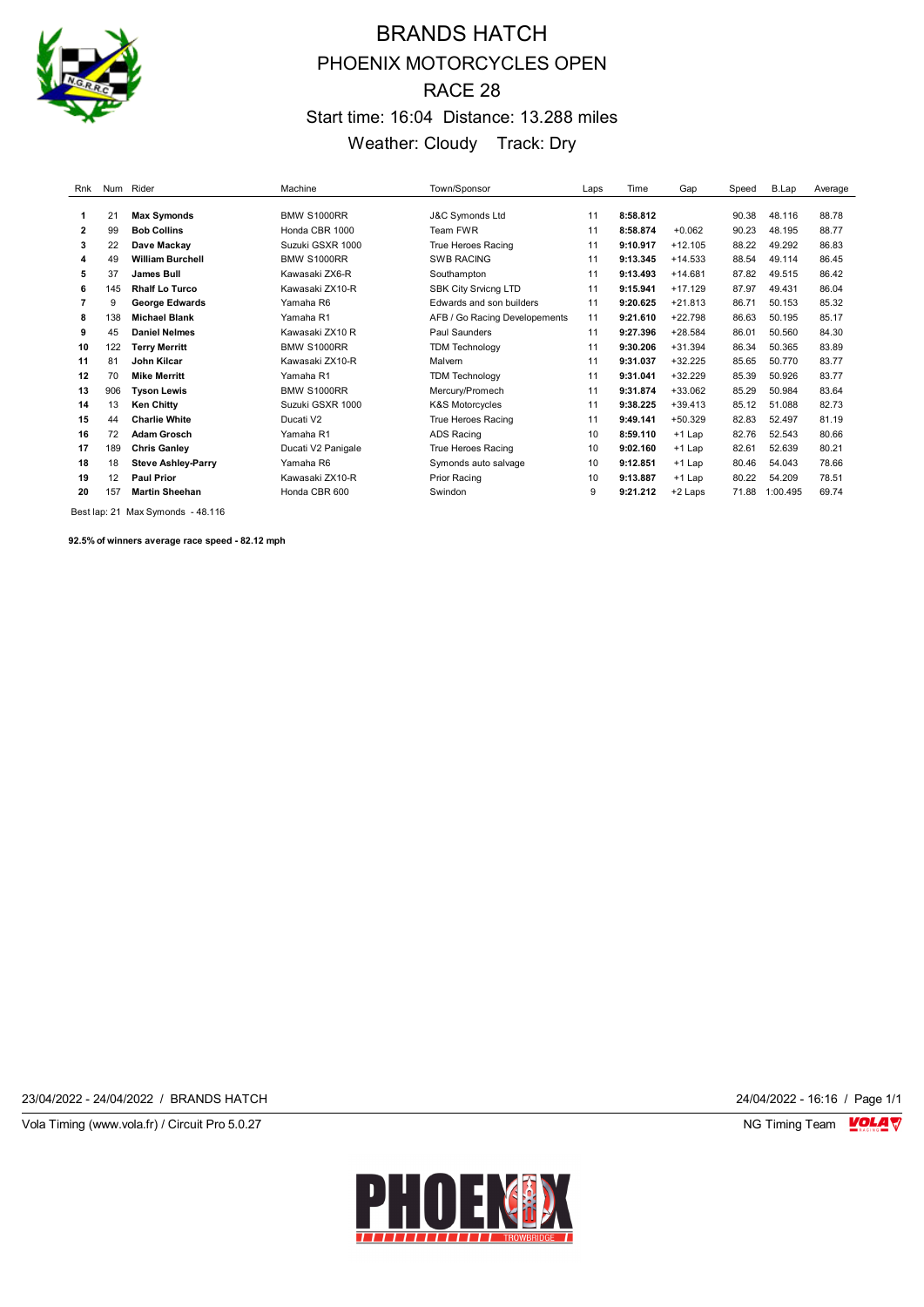

### Lap Time

| Adam Grosch |               |  |  |  |
|-------------|---------------|--|--|--|
|             |               |  |  |  |
|             | <b>START</b>  |  |  |  |
| 1           |               |  |  |  |
| 2           | 53.306        |  |  |  |
| 3           | 53.074        |  |  |  |
| 4           | 52.733        |  |  |  |
| 5           | 52.543        |  |  |  |
| 6           | 52.632        |  |  |  |
| 7           | 53 070        |  |  |  |
| 8           | 53.193        |  |  |  |
| 9           | 53.360        |  |  |  |
|             | <b>FINISH</b> |  |  |  |
| 10          | 53.239        |  |  |  |

#### Bob Collins

|    | <b>START</b>  |  |  |
|----|---------------|--|--|
| 1  |               |  |  |
| 2  | 48.428        |  |  |
| 3  | 48.195        |  |  |
| 4  | 48.324        |  |  |
| 5  | 48.837        |  |  |
| 6  | 48.368        |  |  |
| 7  | 49.028        |  |  |
| 8  | 48 415        |  |  |
| 9  | 48.700        |  |  |
| 10 | 48.316        |  |  |
|    | <b>FINISH</b> |  |  |
| 11 | 48.509        |  |  |

#### Charlie White

| <b>START</b> |        |  |  |  |
|--------------|--------|--|--|--|
| 1            |        |  |  |  |
| 2            | 52.865 |  |  |  |
| 3            | 52.497 |  |  |  |
| 4            | 52 719 |  |  |  |
| 5            | 52.952 |  |  |  |
| 6            | 52.527 |  |  |  |
| 7            | 52.728 |  |  |  |
| 8            | 52 696 |  |  |  |
| g            | 52.626 |  |  |  |

#### 23/04/2022 - 24/04/2022 / BRANDS HATCH 24/04/2022 - 16:14 / Page 1/3

Vola Timing (www.vola.fr) / Circuit Pro 5.0.27 **NG Timing Team** Vola Timing Team Vola Timing Team Vola 17

# BRANDS HATCH PHOENIX MOTORCYCLES OPEN RACE 28 LAP TIMES

| Lap          | Time             |
|--------------|------------------|
| 10           | 53.281           |
|              | <b>FINISH</b>    |
| 11           | 53.224           |
|              |                  |
|              |                  |
| Chris Ganley |                  |
|              |                  |
|              | <b>START</b>     |
| 1            |                  |
| 2            | 52.639           |
| 3            | 52.647           |
| 4<br>5       | 52.950           |
| 6            | 52.880<br>52.947 |
| 7            | 53.647           |
| 8            | 53.569           |
| 9            | 53.931           |
|              | <b>FINISH</b>    |
| 10           | 55.025           |
|              |                  |
|              |                  |
|              | Daniel Nelmes    |
|              |                  |
|              | <b>START</b>     |
| 1            |                  |
| 2            | 51.058           |
| 3            | 51.245           |
| 4            | 50.711           |
| 5            | 50.739           |
| 6            | 51.022           |
| 7            | 50.872           |
| 8            | 50.994           |
| 9            | 50.817           |
| 10           | 50.705           |
|              | <b>FINISH</b>    |
| 11           | 50.560           |
|              |                  |
|              |                  |
|              | Dave Mackay      |
|              |                  |
|              | <b>START</b>     |
| 1            |                  |
| 2            | 49.421           |
| 3            | 49.352           |
| 4            | 49.429           |

| Lap           | Time   |  |  |  |  |
|---------------|--------|--|--|--|--|
|               |        |  |  |  |  |
| 5             | 49 559 |  |  |  |  |
| 6             | 49624  |  |  |  |  |
| 7             | 49.391 |  |  |  |  |
| 8             | 49.292 |  |  |  |  |
| 9             | 49.550 |  |  |  |  |
| 10            | 49 350 |  |  |  |  |
| <b>FINISH</b> |        |  |  |  |  |
| 11            | 49 923 |  |  |  |  |

### George Edwards

|    | <b>START</b>  |
|----|---------------|
| 1  |               |
| 2  | 50.484        |
| 3  | 50.306        |
| 4  | 50.755        |
| 5  | 50.153        |
| 6  | 50.822        |
| 7  | 50.682        |
| 8  | 50.338        |
| 9  | 50.181        |
| 10 | 50.511        |
|    | <b>FINISH</b> |
| 11 | 50.218        |

### James Bull

| <b>START</b> |               |  |
|--------------|---------------|--|
| 1            |               |  |
| 2            | 49.976        |  |
| 3            | 50.234        |  |
| 4            | 49.573        |  |
| 5            | 49.655        |  |
| 6            | 49 718        |  |
| 7            | 49.586        |  |
| 8            | 49.515        |  |
| 9            | 49.591        |  |
| 10           | 49.577        |  |
|              | <b>FINISH</b> |  |
| 11           | 50.604        |  |

## John Kilcar

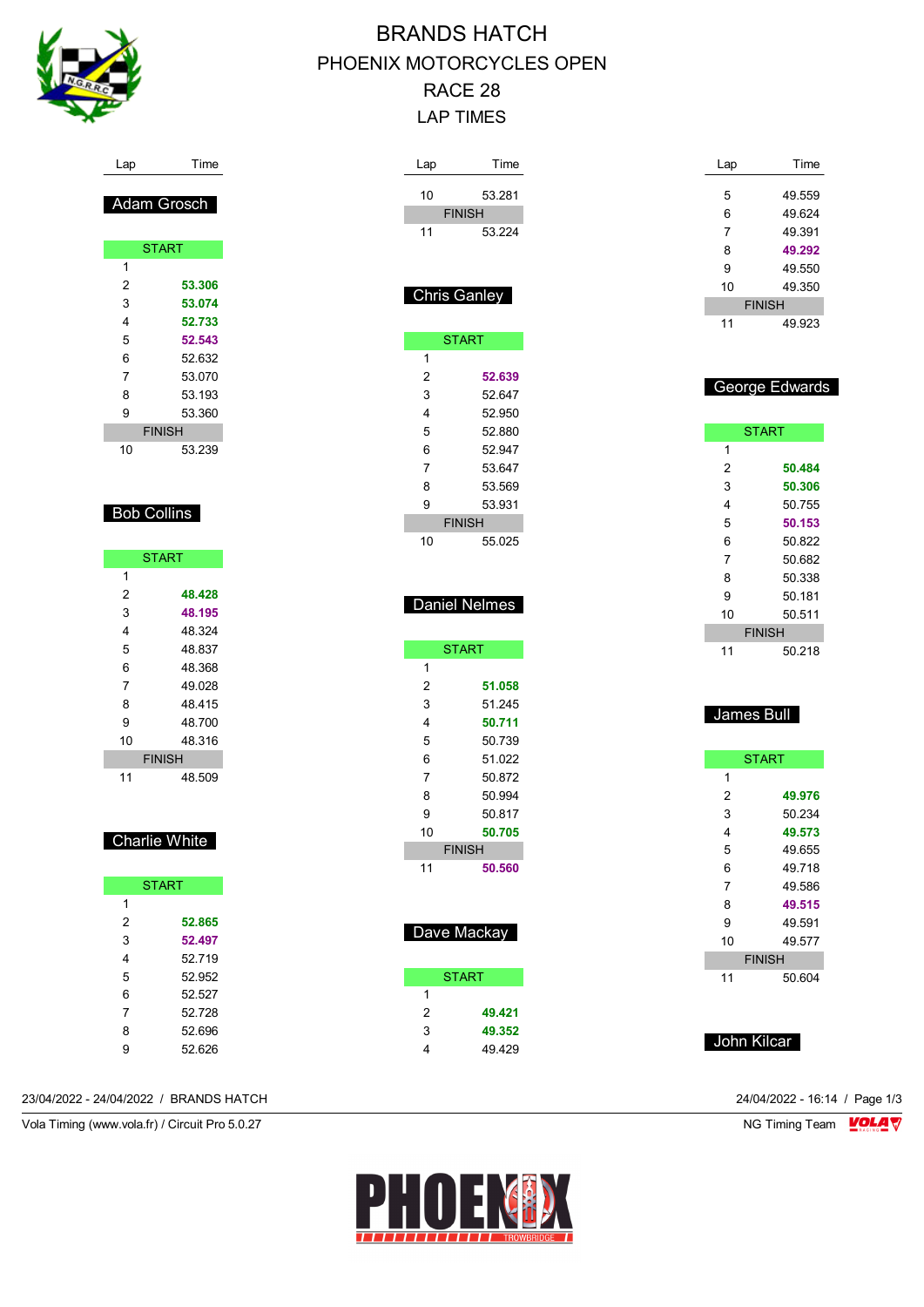#### BRANDS HATCH PHOENIX MOTORCYCLES OPEN RACE 28 LAP TIMES

| Lap | Time          |
|-----|---------------|
|     |               |
|     | <b>START</b>  |
| 1   |               |
| 2   | 51.206        |
| 3   | 51 4 14       |
| 4   | 51.202        |
| 5   | 50.770        |
| 6   | 50.992        |
| 7   | 51.255        |
| 8   | 51.277        |
| 9   | 51.093        |
| 10  | 50.776        |
|     | <b>FINISH</b> |
| 11  | 50.823        |

### Ken Chitty

| <b>START</b> |               |
|--------------|---------------|
| 1            |               |
| 2            | 53.199        |
| 3            | 52.201        |
| 4            | 52.031        |
| 5            | 51.760        |
| 6            | 51.608        |
| 7            | 51 981        |
| 8            | 51.399        |
| 9            | 51.332        |
| 10           | 51.088        |
|              | <b>FINISH</b> |
| 11           | 51 415        |

## Martin Sheehan

|   | <b>START</b>  |
|---|---------------|
| 1 |               |
| 2 | 1:02.194      |
| 3 | 1:02.100      |
| 4 | 1:00.888      |
| 5 | 1:01.811      |
| 6 | 1:01 346      |
| 7 | 1:01 875      |
| 8 | 1:01.233      |
|   | <b>FINISH</b> |
| g | 1:00.495      |

## Max Sym

|   | <b>START</b> |
|---|--------------|
| 1 |              |
| 2 | 48.267       |
| 3 | 48.116       |
| 4 | 48.333       |
| 5 | 48.820       |
| 6 | 48.348       |

|                                                |   |              |  |    | <b>OIANI</b>  | ະ              | <b>UL.J40</b>                 |  |
|------------------------------------------------|---|--------------|--|----|---------------|----------------|-------------------------------|--|
|                                                |   |              |  |    |               | 10             | 50.893                        |  |
|                                                |   |              |  | 2  | 54.919        |                | <b>FINISH</b>                 |  |
|                                                |   | Max Symonds  |  | 3  | 54.700        | 11             | 50.365                        |  |
|                                                |   |              |  | 4  | 54.387        |                |                               |  |
|                                                |   | <b>START</b> |  | 5  | 54.274        |                |                               |  |
|                                                |   |              |  | 6  | 55.095        |                | <b>Tyson Lewis</b>            |  |
|                                                | 2 | 48.267       |  |    | 54.414        |                |                               |  |
|                                                | 3 | 48.116       |  | 8  | 54.209        |                |                               |  |
|                                                | 4 | 48.333       |  | 9  | 54.425        |                | <b>START</b>                  |  |
|                                                | 5 | 48.820       |  |    | <b>FINISH</b> |                |                               |  |
|                                                | 6 | 48.348       |  | 10 | 54.452        | $\overline{2}$ | 51.120                        |  |
| 23/04/2022 - 24/04/2022 / BRANDS HATCH         |   |              |  |    |               |                | 24/04/2022 - 16:14 / Page 2/3 |  |
| Vola Timing (www.vola.fr) / Circuit Pro 5.0.27 |   |              |  |    |               |                | NG Timing Team <b>LOLA</b>    |  |

| Lap                 | Time                 |
|---------------------|----------------------|
| 7                   | 48.848               |
| 8                   | 48.644               |
| 9                   | 48.662               |
| 10                  | 48.224               |
|                     | <b>FINISH</b>        |
| 11                  | 48.396               |
|                     |                      |
|                     |                      |
|                     |                      |
|                     | <b>Michael Blank</b> |
|                     |                      |
|                     | <b>START</b>         |
| 1                   |                      |
| $\overline{c}$      | 50.340               |
| 3                   | 50.727               |
| 4                   | 50.232               |
| 5                   | 50.250               |
| 6                   | 50.439               |
| 7                   | 50.340               |
| 8                   | 50.298               |
| 9                   | 50.195               |
| 10                  | 50.566               |
|                     | <b>FINISH</b>        |
| 11                  | 51.607               |
|                     |                      |
|                     |                      |
|                     |                      |
| <b>Mike Merritt</b> |                      |
|                     |                      |
|                     | <b>START</b>         |
| 1                   |                      |
| $\overline{2}$      | 51.194               |
| 3                   | 51.467               |
| 4                   | 51.066               |
| 5                   | 51.651               |
| 6                   | 51.296               |
| 7                   | 51 289               |
| 8                   | 51.105               |
| 9                   | 51.449               |
| 10                  | 51.186               |
|                     | <b>FINISH</b>        |
| 11                  | 50.926               |
|                     |                      |
|                     |                      |
|                     |                      |
| Paul Prior          |                      |
|                     |                      |
|                     | <b>START</b>         |
| 1                   |                      |
| $\overline{c}$      | 54.919               |
| 3                   | 54.700               |
| 4                   | 54.387               |
| 5                   | 54.274               |
| 6                   | 55.095               |
| 7                   | 54.414               |
| 8                   | 54.209               |
|                     |                      |
| 9                   | 54.425               |

| Lap            | Time                      |
|----------------|---------------------------|
|                | Rhalf Lo Turco            |
|                | <b>START</b>              |
| 1              |                           |
| $\overline{2}$ | 50.011                    |
| 3              | 49.885                    |
| 4              | 49.776                    |
| 5              | 49.643                    |
| 6              | 49.431                    |
| $\overline{7}$ | 49.533                    |
| 8              | 49.666                    |
| 9              | 49.958                    |
| 10             | 50.352                    |
|                | <b>FINISH</b>             |
| 11             | 50.740                    |
|                | <b>Steve Ashley-Parry</b> |
|                | <b>START</b>              |
| 1              |                           |
| 2              | 54.183                    |
| 3              | 54.043                    |
| 4              | 54.432                    |
| 5              | 54.698                    |
| 6              | 54.453                    |
| 7              | 54.666                    |
| 8              | 55.040                    |

| 9  | 55.517        |
|----|---------------|
|    | <b>FINISH</b> |
| 10 | 54 106        |

| <b>Terry Merritt</b> |
|----------------------|
|                      |
|                      |

| <b>START</b>  |            |  |
|---------------|------------|--|
| 1             |            |  |
| 2             | 51.323     |  |
| 3             | 51.312     |  |
| 4             | 51.028     |  |
| 5             | 51.649     |  |
| 6             | 51.342     |  |
| 7             | 51.583     |  |
| 8             | 50.862     |  |
| 9             | 51.348     |  |
| 10            | 50.893     |  |
| <b>FINISH</b> |            |  |
| 11            | 50.365     |  |
|               |            |  |
|               |            |  |
|               | vson Lewis |  |

|   | і уэ∪іі ∟ейлэ |
|---|---------------|
|   | START         |
|   |               |
| 2 | 51.120        |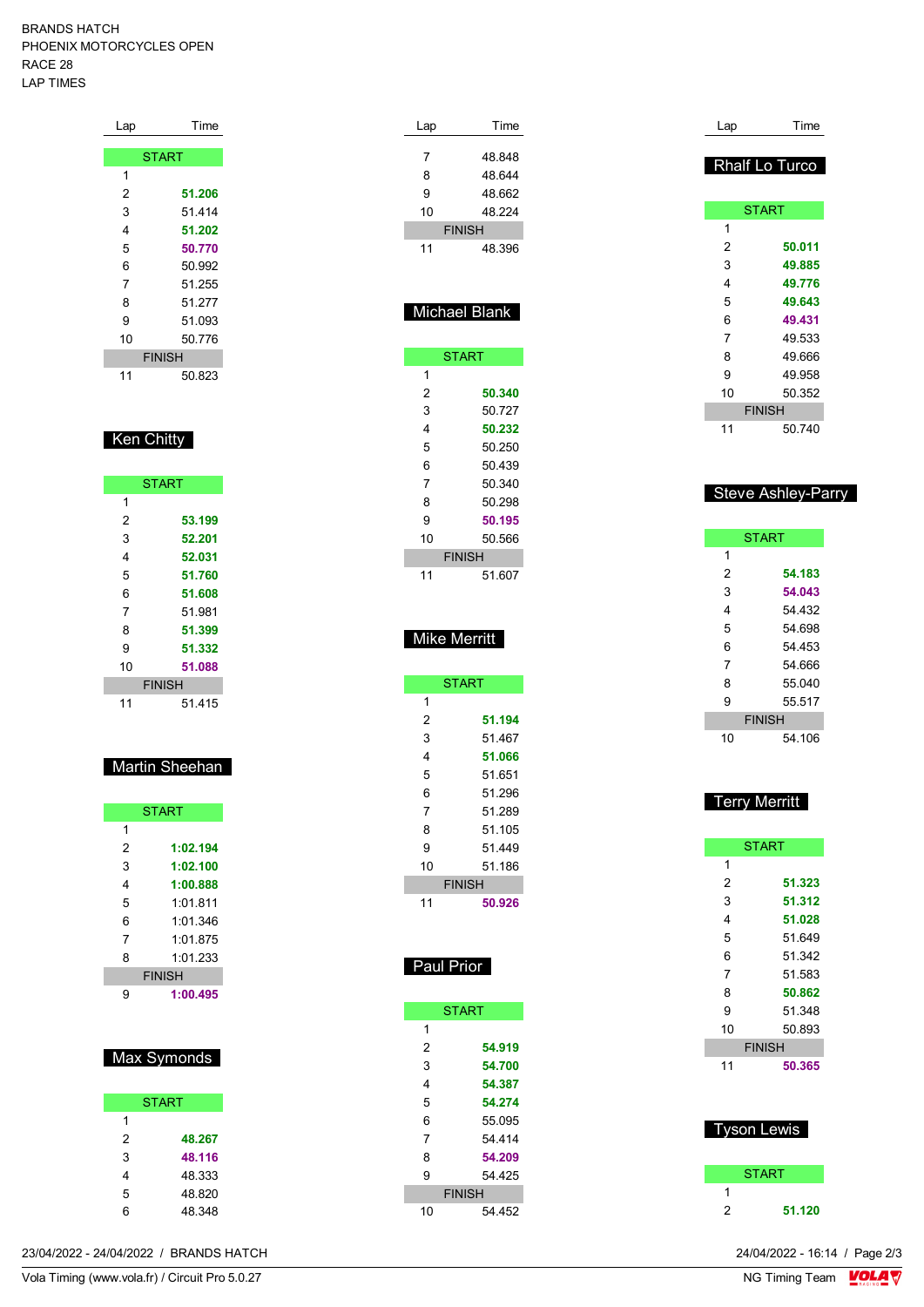BRANDS HATCH PHOENIX MOTORCYCLES OPEN RACE 28 LAP TIMES

| Lap           | Time   |  |  |  |  |  |  |
|---------------|--------|--|--|--|--|--|--|
|               |        |  |  |  |  |  |  |
| 3             | 51.309 |  |  |  |  |  |  |
| 4             | 51.395 |  |  |  |  |  |  |
| 5             | 52.090 |  |  |  |  |  |  |
| 6             | 51.237 |  |  |  |  |  |  |
| 7             | 51.773 |  |  |  |  |  |  |
| 8             | 51 572 |  |  |  |  |  |  |
| 9             | 51.151 |  |  |  |  |  |  |
| 10            | 51 465 |  |  |  |  |  |  |
| <b>FINISH</b> |        |  |  |  |  |  |  |
| 11            | 50.984 |  |  |  |  |  |  |

## William Burchell

|    | <b>START</b>  |
|----|---------------|
| 1  |               |
| 2  | 49.787        |
| 3  | 49.568        |
| 4  | 49.637        |
| 5  | 49 645        |
| 6  | 49.157        |
| 7  | 49.376        |
| 8  | 49.775        |
| 9  | 49.114        |
| 10 | 49.452        |
|    | <b>FINISH</b> |
| 11 | 50.320        |